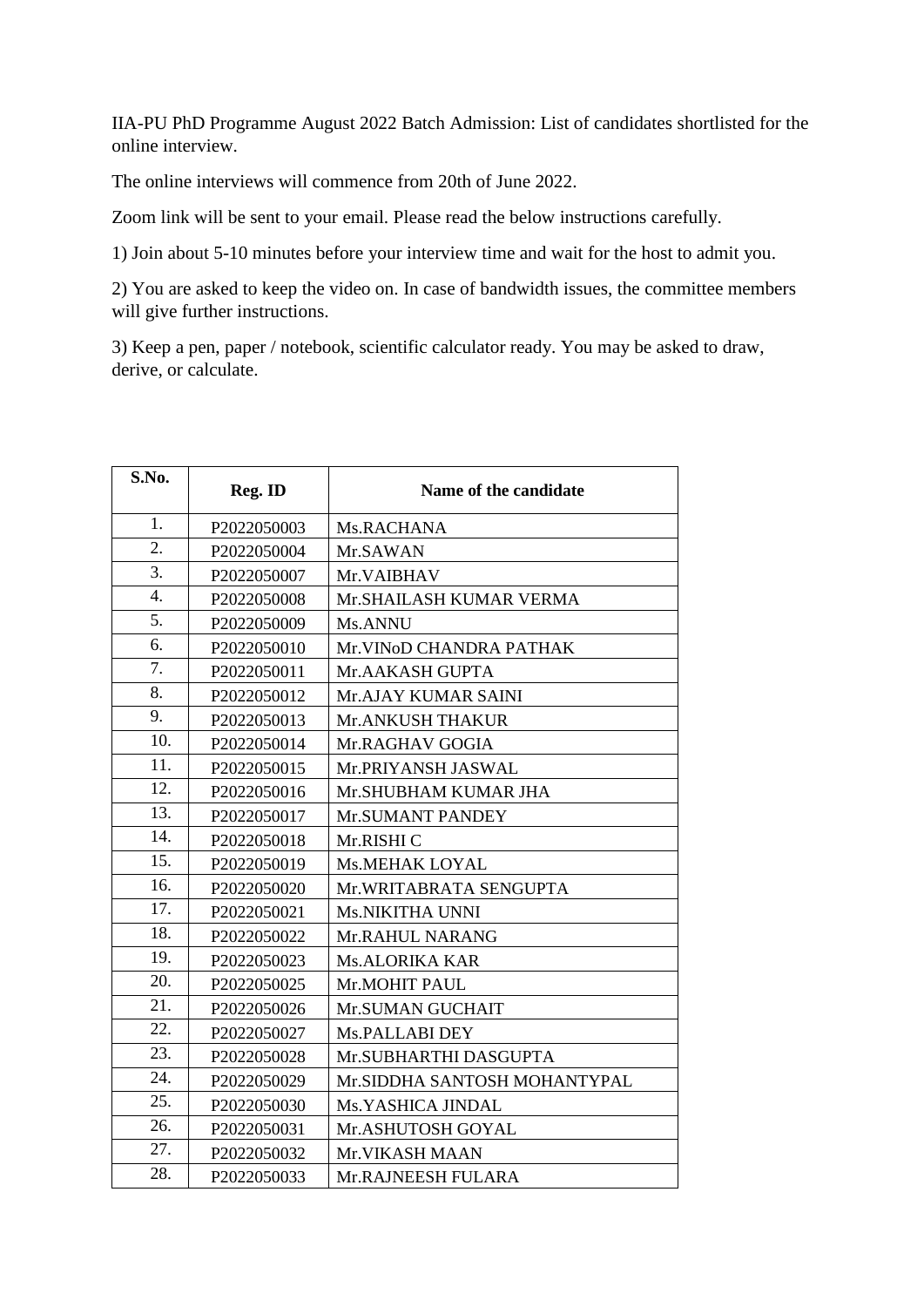| 29. | P2022050034 | Mr.Omkar Jadhav                 |
|-----|-------------|---------------------------------|
| 30. | P2022050035 | Ms.NIMISH GUPTA                 |
| 31. | P2022050036 | Ms.SWAGATA MUKHOPADHYAY         |
| 32. | P2022050037 | Mr.RIMO DAS                     |
| 33. | P2022050038 | Mr.DEVENDER KUMAR               |
| 34. | P2022050039 | Mr.ANIL KUMAR YADAV             |
| 35. | P2022050040 | Mr.RAHUL SHARMA                 |
| 36. | P2022050041 | Mr.KAMLESH KUMAR JANGIR         |
| 37. | P2022050042 | Mr.SAMBHAV ANTRIKSHA            |
| 38. | P2022050043 | Mr.DEBKANTA GHOSH               |
| 39. | P2022050044 | Mr.SUDIPTA MONDAL               |
| 40. | P2022050045 | Ms.KHUSHBOO GUPTA               |
| 41. | P2022050046 | Mr.RAMNARAYAN BERA              |
| 42. | P2022050047 | Mr. Abishek Balakrishnan        |
| 43. | P2022050048 | <b>Ms.ZENIA ZURAIQ</b>          |
| 44. | P2022050049 | Mr.SHUBHADEEP KUNDU             |
| 45. | P2022050050 | Mr.Shashi Dharamrao Tarode      |
| 46. | P2022050051 | Mr.GURWINDER SINGH              |
| 47. | P2022050052 | Mr.SURAJ KUMAR                  |
| 48. | P2022050053 | Mr.SANDIP DAS                   |
| 49. | P2022050054 | Mr.Kuldeep Sharma               |
| 50. | P2022050055 | Mr.ROHIT                        |
| 51. | P2022050056 | Mr.TATHAGAT TRIPATHI            |
| 52. | P2022050057 | Mr.PRAVATA PANIGRAHI            |
| 53. | P2022050058 | Mr.SRIRAM KRISHNA               |
| 54. | P2022050060 | Mr.AMAN DOBHAL                  |
| 55. | P2022050061 | Ms.KRITIKA JOSHI                |
| 56. | P2022050062 | Mr.GOPALKRISHNA SHRIKANT PRABHU |
| 57. | P2022050063 | Ms.MENON SHRUTI MOHANDAS        |
| 58. | P2022050064 | Mr.KALPESH PRAMOD GHAG          |
| 59. | P2022050065 | Mr.Abhinna Sundar Samantaray    |
| 60. | P2022050066 | Mr.SK SAHIL                     |
| 61. | P2022050067 | Ms.manvi sumbria                |
| 62. | P2022050068 | Mr.RAGHVENDRA RATHORE           |
| 63. | P2022050069 | Mr.AAKASH KUMAR                 |
| 64. | P2022050070 | Mr.RAJIV KUMAR                  |
| 65. | P2022050071 | Ms.AYUSHI CHHIPA                |
| 66. | P2022050072 | Mr.PAVAN VIJAY KHADEKAR         |
| 67. | P2022050074 | Mr.SANKALP SRIVASTAVA           |
| 68. | P2022050075 | Mr.ARULKANNAN K                 |
| 69. | P2022050076 | Mr.JAYASHISH DAS                |
| 70. | P2022050077 | Mr.SUBHAM DEBNATH               |
| 71. | P2022050078 | Ms.SNEH SHUCHI                  |
| 72. | P2022050079 | Mr.AKASH SURESHKUMAR AGARWAL    |
| 73. | P2022050080 | Mr.MASROOR BASHIR               |
| 74. | P2022050081 | Mr.AMIYA MANDAL                 |